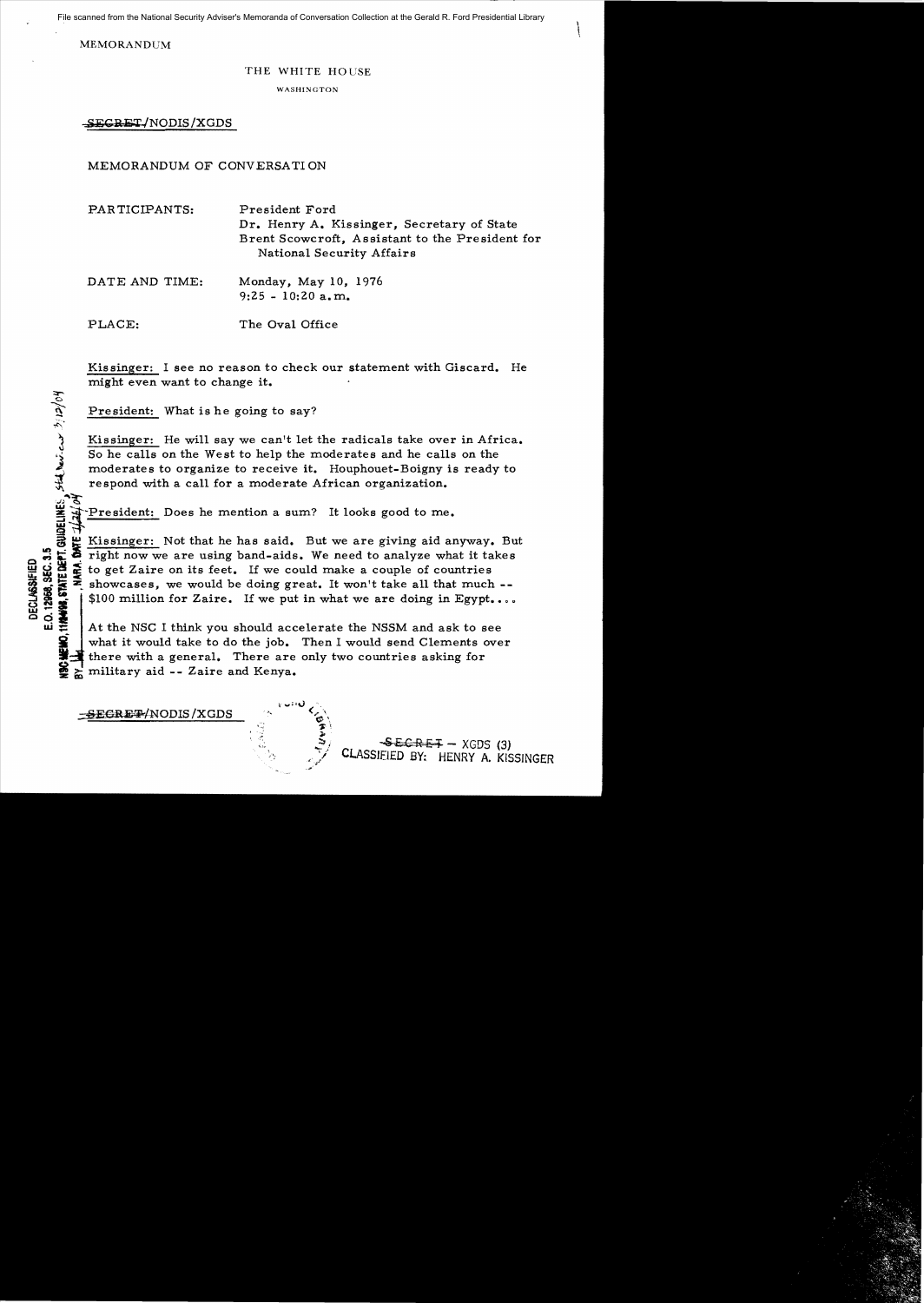President: How was Kaunda?

Kissinger: He was great. He embraced me with tears in his eyes and said now we had some standard to repair to. Now the moderates would back a moderate course in Africa.

I need to talk to the Wall Street Journal people and straighten them out.

President: I wish you would. Business needs it.

Kissinger: Much of it is Schlesinger. What a coward.

Let me explain Somalia. One can't even fire an Ambassador now without him testifying before the Congress. The oil price thing is pure crap. We have always supported lower prices.

On Akins' idea of military aid, the Saudis offered only \$15 million and there is \$180 million of Soviet equipment there. Then Somalia is the enemy of three territories we support, and we would have had to aid them as well. Somalia probably wouldn't have accepted. But that is no excuse for not asking them. I think we can defend ourselves on it, but it was a disgrace the way it was handled at State.

President: I am glad to hear this explanation. I couldn't figure out what happened.

Kissinger: You wanted a PNE signing ceremony.

President: I think it would be good before Michigan.

Kissinger: It will be tight, but I will call Dobrynin.

President: Lebanon looks better.

Kissinger: There still is a security problem. Giscard says he may send French troops in.

President: That would be better than Syrians.

## -SEGRE<del>T</del>/NODIS/XGDS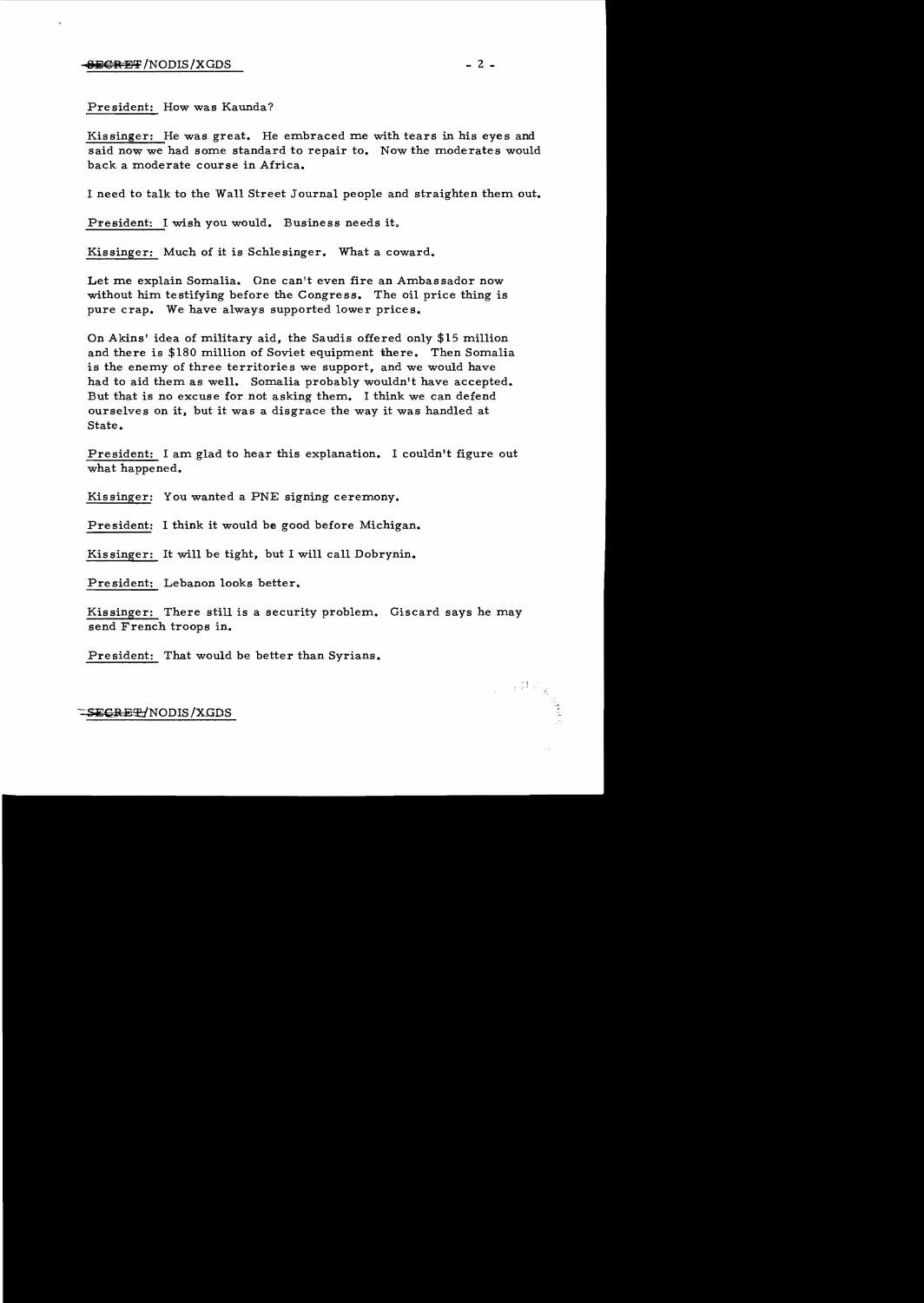## $-$ <del>SECRET</del>/NODIS/XGDS  $-$  3  $-$

~; , f

> Kissinger: That's right. I authorized Dean Brown to send a message to Arafat. [He describes it. See Tab A] You can disavow it if you want.

President: No, that sounds good. Will Asad renew UNDOF?

Kissinger: I think he will do it in the end. I think after November we can move swiftly. For you to veto the Security Assistance Authorization and have the Jews begging for a chance to work it out rather than beating you to death about it..... I tell you, they are worried. That was apparent also from my speech last night. We really have them off balance and I think we should keep it that way. After November I think we can move very quickly to a settlement. Things are really looking right.

President: I am speaking Thursday before the American Jewish Committee. What should the thrust be?

Kissinger: I would keep them scared a bit. Don't be too objective. Don't let them think you are over-eager. They should be deeply worried and hope you would be more flexible.

President: Will you or Brent give me an outline?

What can we do for the Authorization bill?

Scowcroft: It appears as if we can perhaps get a two-year authorization, and, in the process, get some or most of the restrictive amendments removed. I will have a paper for you this afternoon.

Kissinger: Shall I call Taft Schreiber?

President: I think it would be extremely helpful.

What should I tell Meloy?

Kissinger: That he should continue Brown's work at a slightly lower key.

President: Does he know about the Arafat message?

Kissinger: No. He shouldn't monkey with that. Asad said he didn't care if we talked to Arafar or not.

After November, we can really move on the Middle East.

[Ambassador Meloy was then brought in.]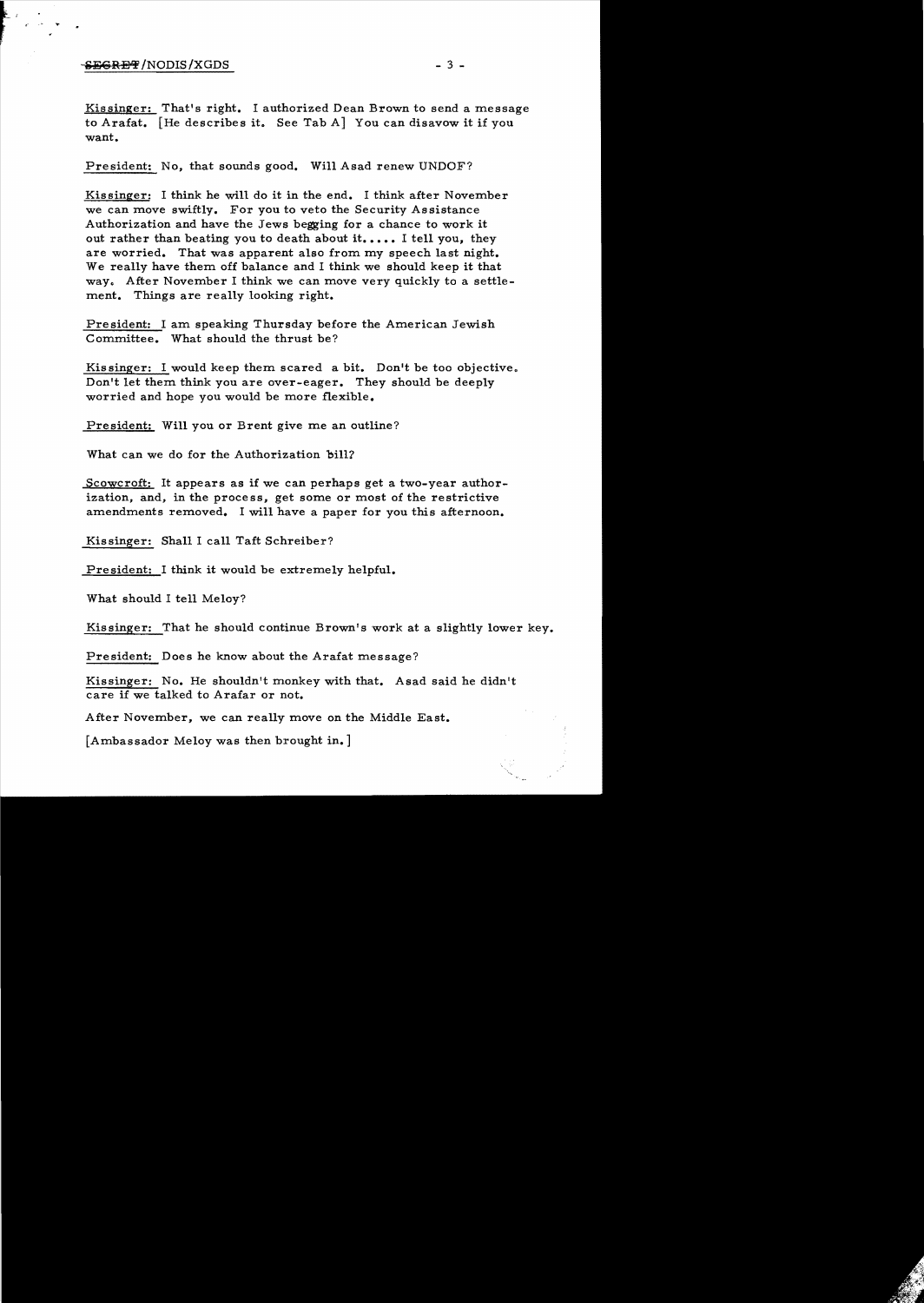Check NSSMarge  $t'/\mathcal{K}$ 10 kmg 76 K I se un reason to which am statement I Grand. He might are want to change  $P_1$  colhour is the pain to  $\leftarrow$ K demail pour current let credints Cohaver, So heallen west & hype moderate + c metrates agreget received. Hangeburt - Boxing is realy & exigance us / a calle pa a modernte Opéran orgatre. P au le neutre a sin ? It locks paul  $4 - 1$ R southet be has said - But we giving and anyway. Autanjst nous un aux cizing bondaits. We need à onlyge what it telles Shyrt Zaine en est pret. It in could mohr à complex montaries showcases, an unité le doing peut It won't solu ill that much-100 avril /or Zame. If we get in what we au in Esppt.<br>Otre RIC d'Aint des churches audients. creer there of a general. Three and sometimes cepting for mod and - Saince + Keny a P Hom aros Ramila K Henro great He instructed women (teams in his loyes & search was we had some standard to repair to. hver a productes audil be the a moderate connue in frace. Liruet to Total & CUST people a strongfation on Brook  $rac{1}{\sqrt{2}}$ P I with you would knowners reads it. **E.O. 12958, SEC. 3.5** NSC NEWO, 11/2408, STATE ORPT. GUIDELINES, State Reviews 3/12/04<br>BY NA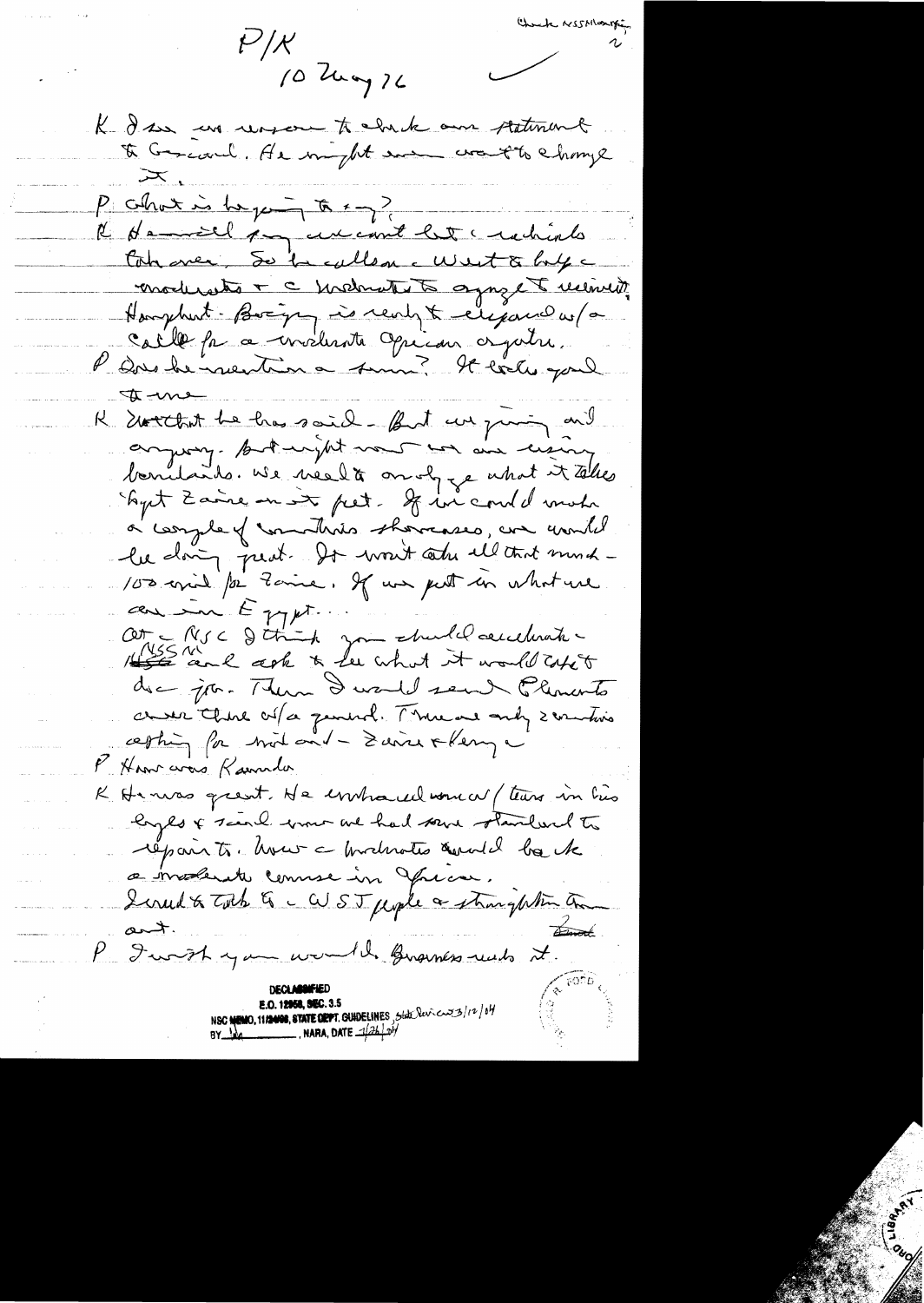-Placecell to Schristin for agerment  $\frac{1}{\sqrt{2}}$ 

K Muchis Schles What a command Let me oplain Soundir. One court mon fin au Ant The oil price this is pure cry. we<br>have always surprested lance prices ...<br>Oza c milaid, Sandis offered any / I milothere is enough 3 trantaires are support, + an unred have trat to don't them as well. They soundid port communit home accepted, but that we grave for not the grading asking them. I think we can le Cepond annaches on it, bout it uses depuise. using it was hounded at State. Jan countel a PNE cerem V & glad & hear this explimation I condition A figure P Dann at mort de pas bifore Un hugar.<br>K It with he text, but I will call dot P. Lebourne With Butter K There till is a security post. Siemand says be mon pend Fr. tinges P That would be with that Syrics. 4 Tenão import d'avaiterrégal somments penda une K Arapit (descrites) you can descomme it ef your count. P. Us, that cando good. Will Good unto MOPF. K I Frink to in a und. Ittirik often how in care move smally. For you to with a Sic arcis auth de la mes les la partie de la chance tours de about entlement unding you to clock